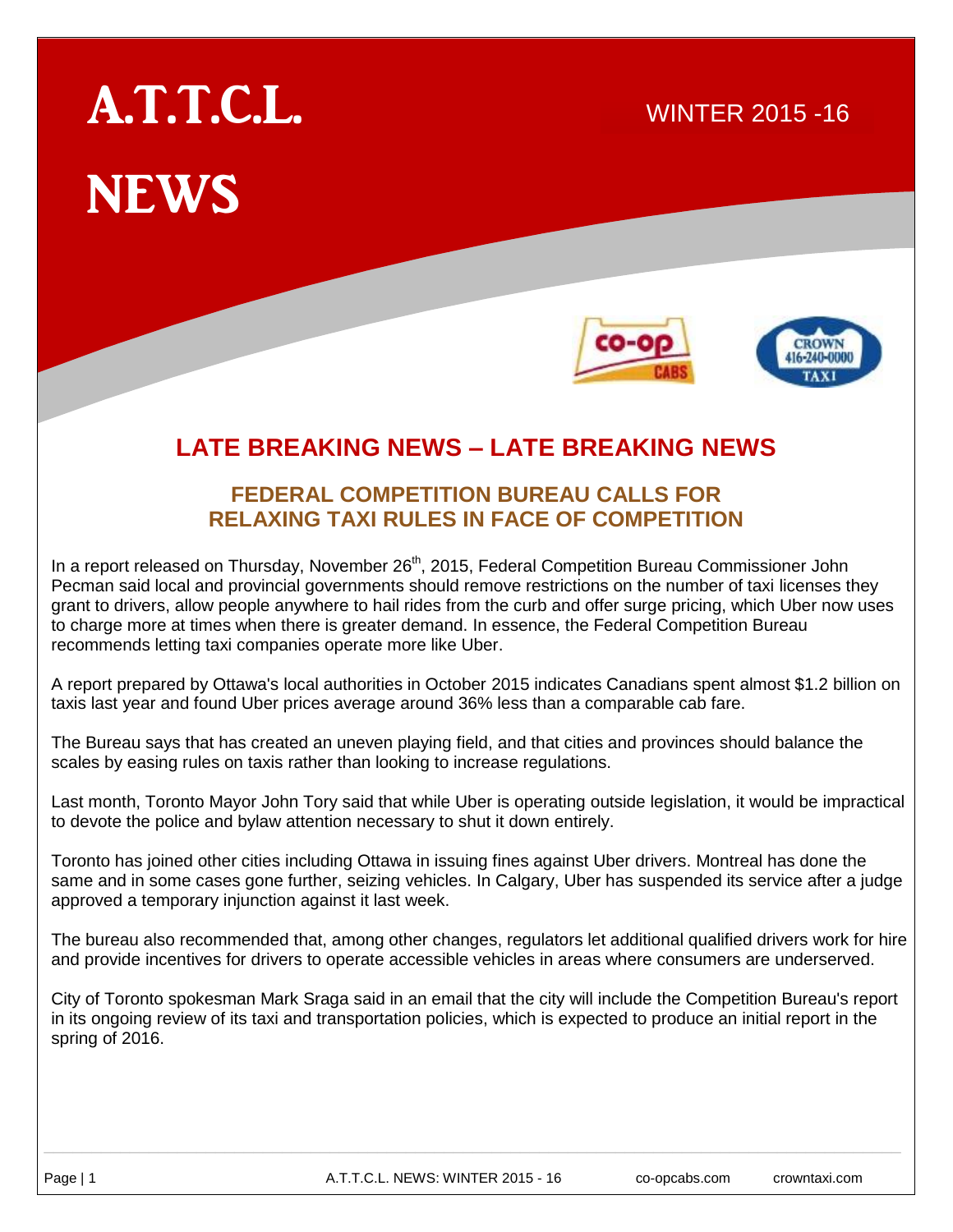## **PROPOSED PROVINCIAL BILL FURTHER THREATENS TAXI INDUSTRY**

In yet another threat to the interests of licensed taxi operators, past Ontario Progressive Conservative leader Tim Hudak's Private Member's Bill the "Opportunity In The Sharing Economy Act" (Bill 131) swiftly passed second reading at Queen's Park on October 29, 2015, and will now move on to Committee.

Sparking an intense debate in the legislature, MPP Hudak reasoned that one quarter of Canadians are living pay cheque to pay cheque, and, "Here's something we can do right away to empower people to create a little bit more money from assets they already own - their home, their vehicle, and their parking space."

"In talking to stakeholders, mayors, industry leaders, they're saying these technology improvements are upon us and consumers are reacting. Unfortunately, government is not reacting" he stated. "So, why not? Let's get going and empower Ontarians to make a little bit more money through services like Uber. It also gives you more choice as a consumer."

His words echoed those of both Toronto Mayor John Tory, and Ontario Finance Minister Charles Sousa, who spoke to the sharing economy in his Fall Economic Statement on November 25, deeming it, "an emerging sector that has immense potential to foster economic growth and innovation."

While Private Member's Bills seldom become law, this Bill's apparent fast-tracking, and the prospect of yet another politician weighing in on this critical issue with only a surface knowledge of the taxi industry, has to be a cause for concern.

## **TAXI DRIVERS STAGE A HUNGER STRIKE TO PROTEST UBER**

During the first days of December a handful of taxi drivers staged a hunger strike in Nathan Phillips Square in an attempt to encourage the City of Toronto to seek another court injunction to stop UberX from operating in the city.

The Taxi Action protesters set up a tent in the square and were quickly met by security and warned that the tent violates a City bylaw. The drivers responded by asking why the city doesn't enforce its bylaws against Uber.

Toronto Police officers soon arrived and urged the drivers to remove the tent. The drivers then questioned why the police haven't cracked down on UberX. A few hours later police officers removed the tent, but the protest continued.

"We are here today because we feel betrayed by the City of Toronto - we follow all the rules and regulations that they have imposed upon us and we find a newcomer coming into town and pretending to be something else other than a taxi business," Taxi Action spokesman Asafo Addai told the Sun. "It is wrong." Asked why they're resorting to a hunger strike, Addai said they're willing to do anything necessary to be heard.

A banner with a quote from Mayor John Tory that read, "Uber is operating outside the law," was unfurled and waved at the mayor's office windows.

Mayor Tory said the city is reviewing its rules for taxis and is working to regulate Uber "as quickly as possible." "I would just hope that maybe these drivers would reconsider the hunger strike because it's not going to allow us to speed up the process of developing regulations."

## **REMINDER: WINTER TIRES TO BE INSTALLED BY DECEMBER 1, 2015**



All City of Toronto taxicabs are required to have four  $(4)$  snow tires installed from December 1<sup>st</sup> to March 15<sup>th</sup> each year, in accordance with Toronto Municipal Code, Chapter 545-144.4.

Snow tires must display the pictograph (left) to comply with the bylaw.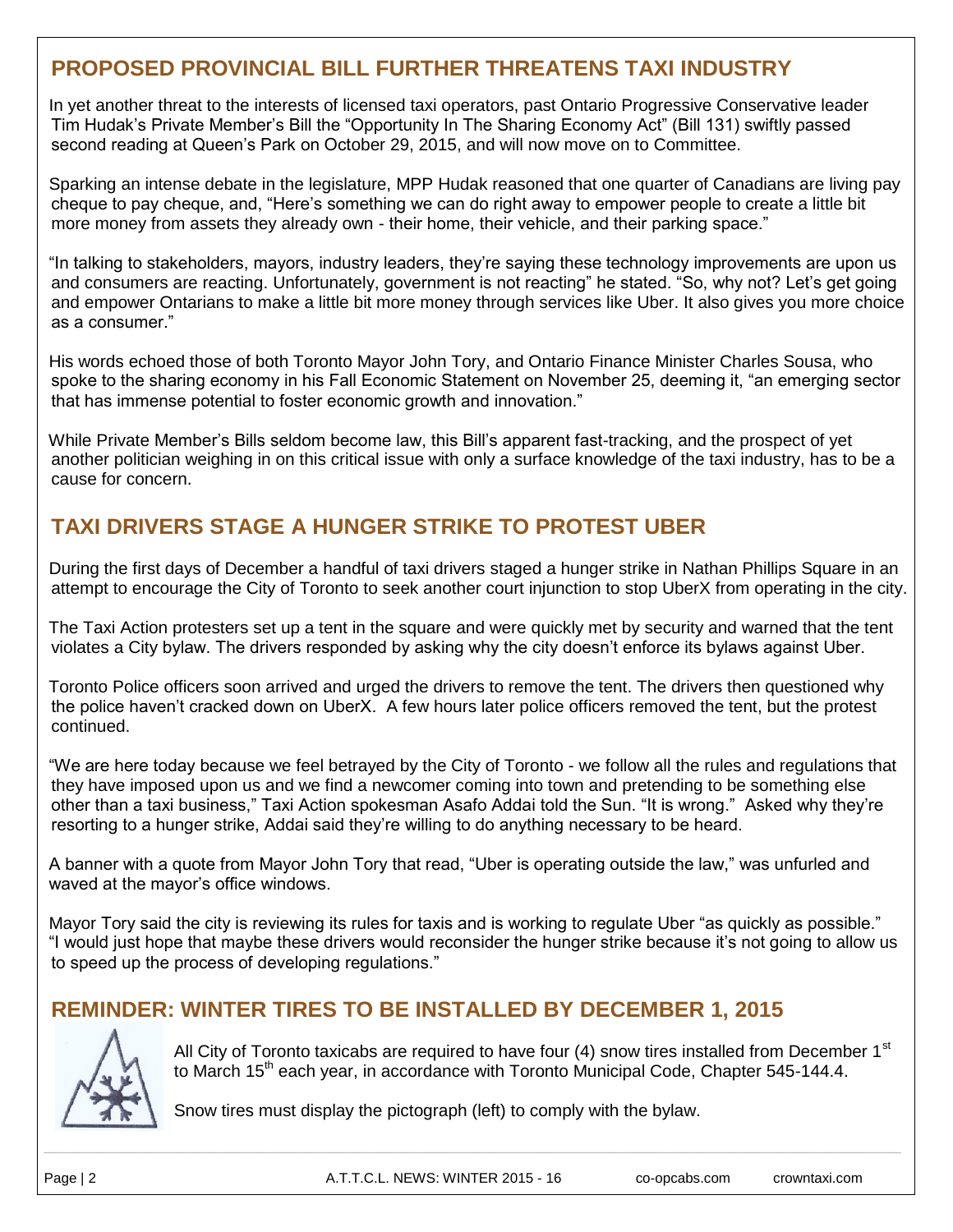## **A.T.T.C.L. SERVICE EXCELLENCE AWARD**

#### **DRIVER PROFILE**



**ARIF ALI**

#### **Congratulations to Arif Ali!**

#### **Recipient of the A.T.T.C.L. Service Excellence Award!**

A.T.T.C.L. recently received a letter complimenting Mr. Arif Ali for providing service above and beyond his role as a taxicab driver.

On a late November evening Arif was transporting a male passenger to meet his friend. Upon arrival at the destination Arif noticed the friend's vehicle had a flat tire. Neither the passenger nor his friend knew how to change a tire, so without haste, Arif proceeded to change the tire on their behalf. The passenger was so impressed with Arif for his act of kindness and professionalism that he was compelled to write a letter to A.T.T.C.L. complimenting Arif for helping them out.

Arif, originally from Pakistan, immigrated to Canada in 2000 and has been driving with Co-op Cabs for the past 15 years. He has been providing superior customer service throughout his taxi driving career while driving a Co-op Cab.

Arif will receive \$50 from A.T.T.C.L. for his exemplary customer service. Well done!



## **A.T.T.C.L. HAS TWO WHEEL-TRANS CONTRACTS (WHEELCHAIR ACCESSIBLE AND SEDAN SERVICES)**

#### **TO OBTAIN YOUR WHEEL-TRANS CERTIFICATION:**

- Drivers must successfully complete the one-day A.T.T.C.L. Driver Orientation and Special Needs Training Course. The course also covers Wheel-Trans policies and procedures.
- Upon successful completion of the course, drivers will be issued a Wheel-Trans Training Certificate, and will then be eligible to receive Wheel-Trans orders.
- Drivers are required to provide a vulnerable sector police check.
- Drivers can register for the course at either the Co-op or Crown offices.
- Classes are held at 130 Rivalda Rd., A.T.T.C.L. training room every  $2^{nd}$  Tuesday:
- Class times: 9:00 a.m. 4:30 p.m.



**A.T.T.C.L. MANAGEMENT AND STAFF WOULD LIKE TO EXTEND THE VERY BEST WISHES DURING THE HOLIDAY SEASON TO ALL DRIVERS, OWNERS, SHAREHOLDERS AND FAMILY MEMBERS.**